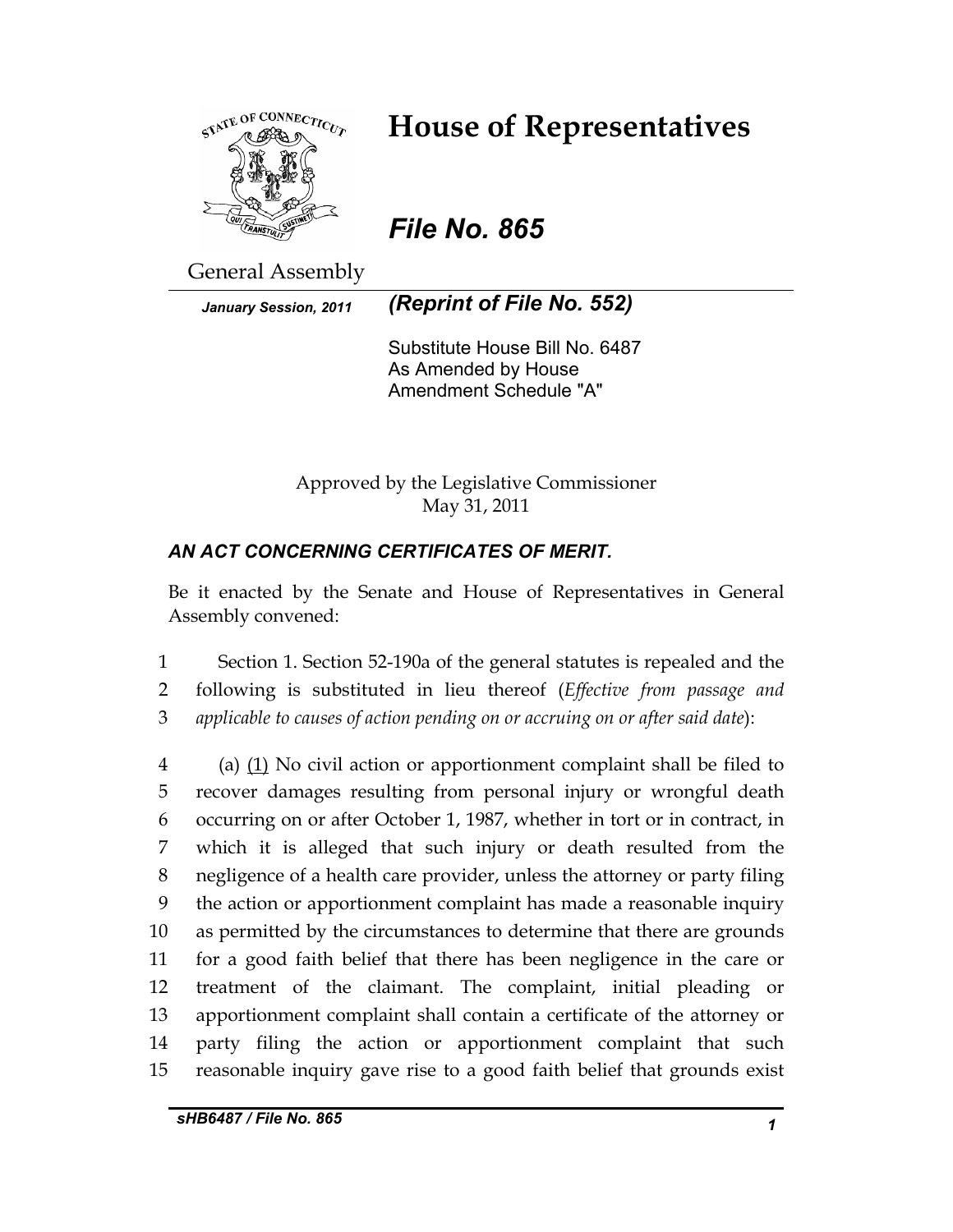16 for an action against each named defendant or for an apportionment 17 complaint against each named apportionment defendant. To show the 18 existence of such good faith, the claimant or the claimant's attorney, 19 and any apportionment complainant or the apportionment 20 complainant's attorney, shall obtain a written and signed opinion of a 21 **[**similar**]** qualified health care provider, as defined in **[**section 52-184c, 22 which similar health care provider shall be selected pursuant to the 23 provisions of said section**]** subsection (d) of this section, that there 24 appears to be evidence of medical negligence and **[**includes a detailed 25 basis for the formation of such opinion**]** which states one or more 26 specific breaches of the prevailing professional standard of care.

27 (2) Such written opinion shall not be subject to discovery by any 28 party except for questioning the validity of the certificate. The claimant 29 or the claimant's attorney, and any apportionment complainant or 30 apportionment complainant's attorney, shall retain the original written 31 opinion and shall attach a copy of such written opinion, with the name 32 and signature of the **[**similar**]** qualified health care provider expunged, 33 to such certificate. The **[**similar**]** qualified health care provider who 34 provides such written opinion shall not, without a showing of malice, 35 be personally liable for any damages to the defendant health care 36 provider by reason of having provided such written opinion.

37 (3) In addition to such written opinion, the court may consider other 38 factors with regard to the existence of good faith.

39 (4) If the court determines, after the completion of discovery, that 40 such certificate was not made in good faith and that no justiciable issue 41 was presented against a health care provider that fully cooperated in 42 providing informal discovery, the court upon motion or upon its own 43 initiative shall impose upon the person who signed such certificate or a 44 represented party, or both, an appropriate sanction which may include 45 an order to pay to the other party or parties the amount of the 46 reasonable expenses incurred because of the filing of the pleading, 47 motion or other paper, including a reasonable attorney's fee. The court 48 may also submit the matter to the appropriate authority for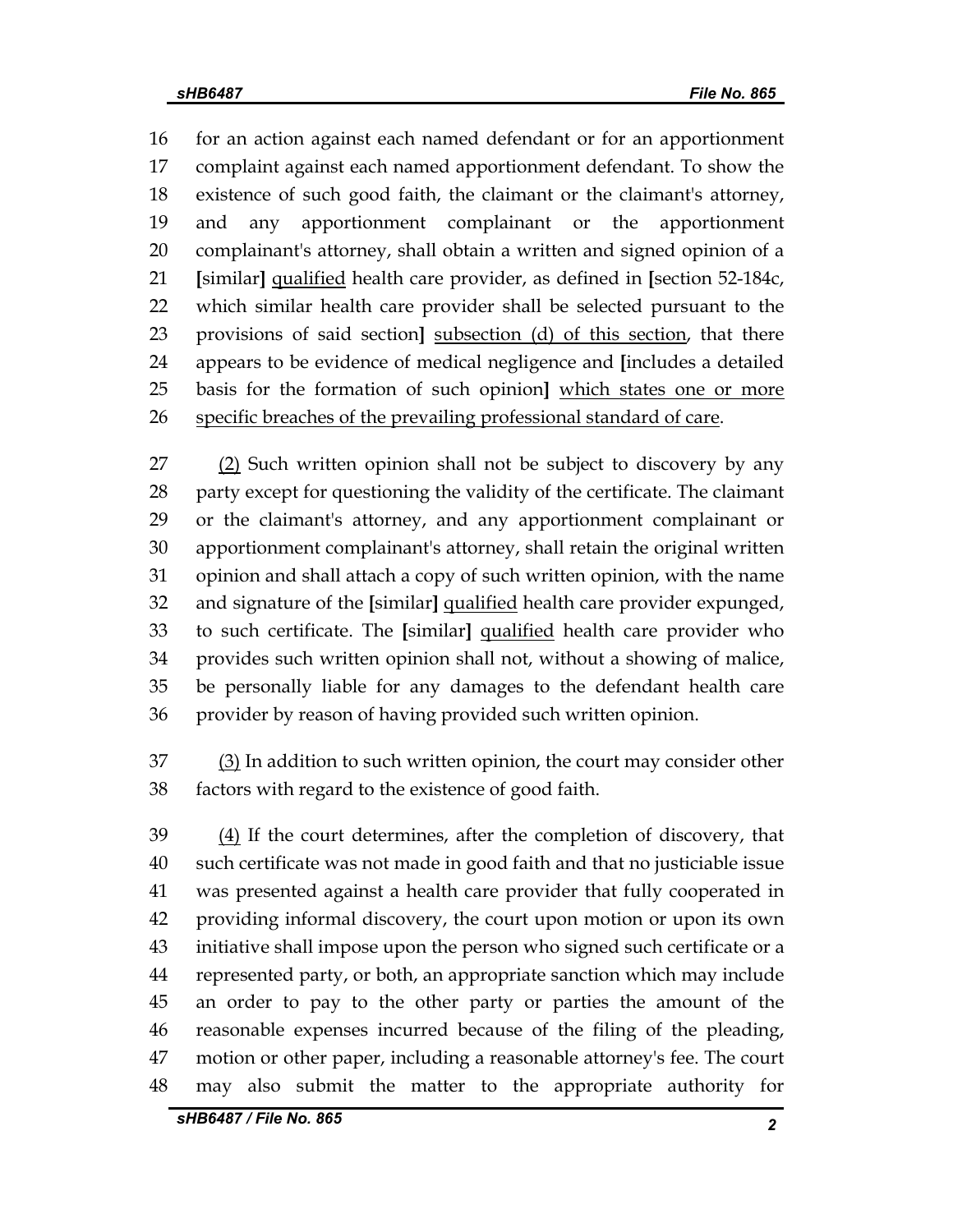49 disciplinary review of the attorney if the claimant's attorney or the 50 apportionment complainant's attorney submitted the certificate.

51 (b) Upon petition to the clerk of the court where the civil action will 52 be filed to recover damages resulting from personal injury or wrongful 53 death, an automatic ninety-day extension of the statute of limitations 54 shall be granted to allow the reasonable inquiry required by subsection 55 (a) of this section. This period shall be in addition to other tolling 56 periods.

57 (c) The failure to obtain and file the written opinion required by 58 subsection (a) of this section shall be grounds for the dismissal of the 59 action, except that no such action may be dismissed for the failure to 60 obtain and file such written opinion, unless the claimant has failed to 61 attach a copy of such written opinion to such certificate pursuant to 62 subdivision (2) of subsection (a) of this section, or has failed to remedy 63 such failure within sixty days after being ordered to do so by the court.

- 64 (d) For the purposes of this section, "qualified health care provider"
- 65 means a similar health care provider, as defined in subsection (b) or (c)
- 66 of section 52-184c, or any other health care provider who may testify as
- 67 an expert pursuant to subsection (d) of section 52-184c.

This act shall take effect as follows and shall amend the following sections:

| Section 1 | from passage and<br>applicable to causes of<br>action pending on or<br>accruing on or after said<br>date | $52-190a$ |
|-----------|----------------------------------------------------------------------------------------------------------|-----------|
|           |                                                                                                          |           |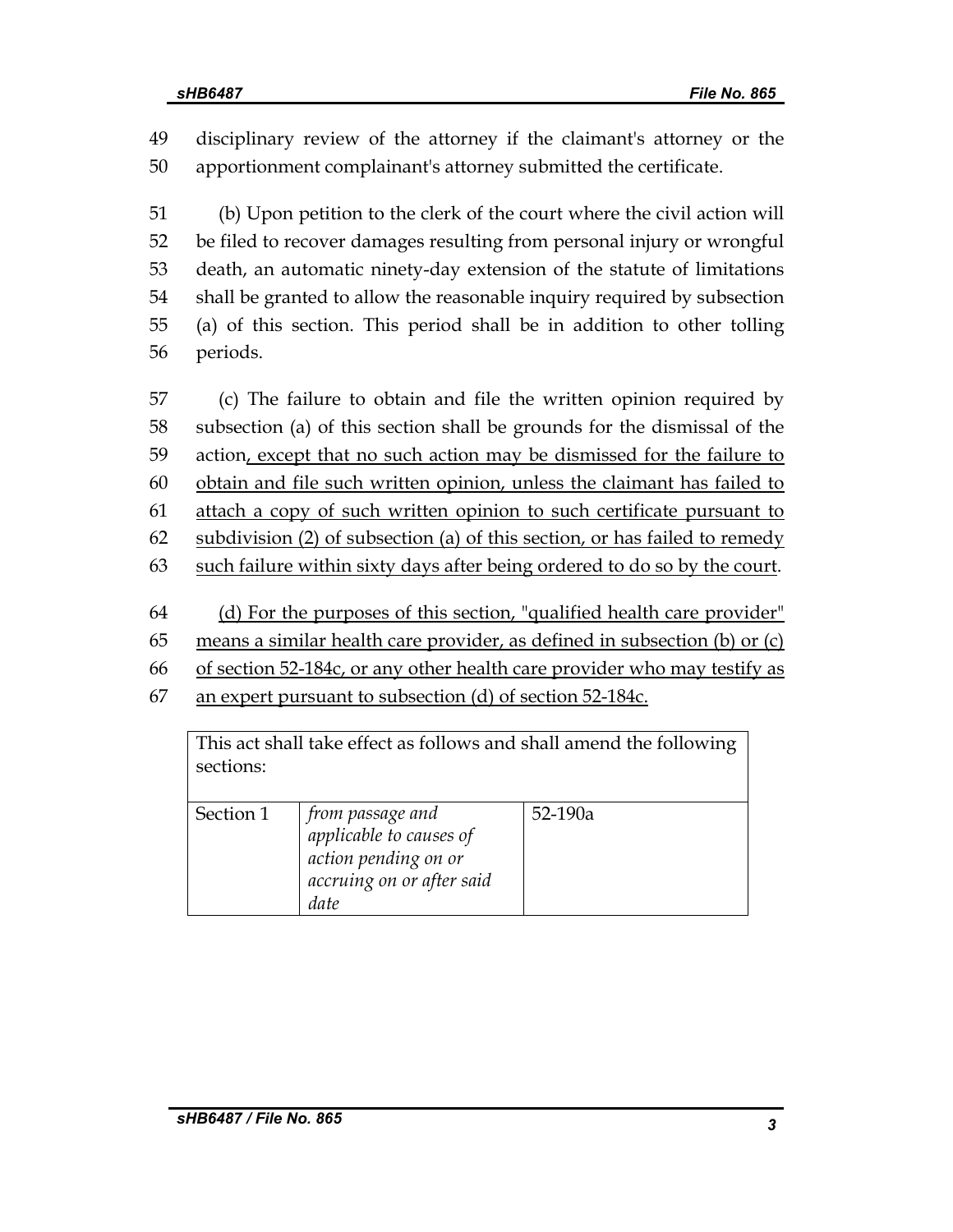The following Fiscal Impact Statement and Bill Analysis are prepared for the benefit of the members of the General Assembly, solely for purposes of information, summarization and explanation and do not represent the intent of the General Assembly or either chamber thereof for any purpose. In general, fiscal impacts are based upon a variety of informational sources, including the analyst's professional knowledge. Whenever applicable, agency data is consulted as part of the analysis, however final products do not necessarily reflect an assessment from any specific department.

# *OFA Fiscal Note*

#### *State Impact:*

| <b>Agency Affected</b> | <b>Fund-Effect</b> | FY 12 \$  | FY 13 \$  |
|------------------------|--------------------|-----------|-----------|
| UConn Health Center    | GF - Cost          | Potential | Potential |
| Note: GF=General Fund  |                    |           |           |

#### *Municipal Impact:* None

#### *Explanation*

The bill alters the manner in which attorneys may determine a good faith belief that a claimant received negligent medical care or treatment.

Should the provisions of the bill lead to an increase in the number of malpractice cases that are litigated, the University of Connecticut Health Center (UCHC) may realize additional legal and medical malpractice costs. The extent of these costs cannot be known in advance. However, for purposes of illustration, UCHC has incurred legal costs of \$1.8 million over the last four years defending malpractice claims that ultimately resulted in no payment to the claimant.

House "A" made several changes to the underlying bill that did not alter the fiscal impact.

## *The Out Years*

The annualized ongoing fiscal impact identified above would continue into the future subject to inflation.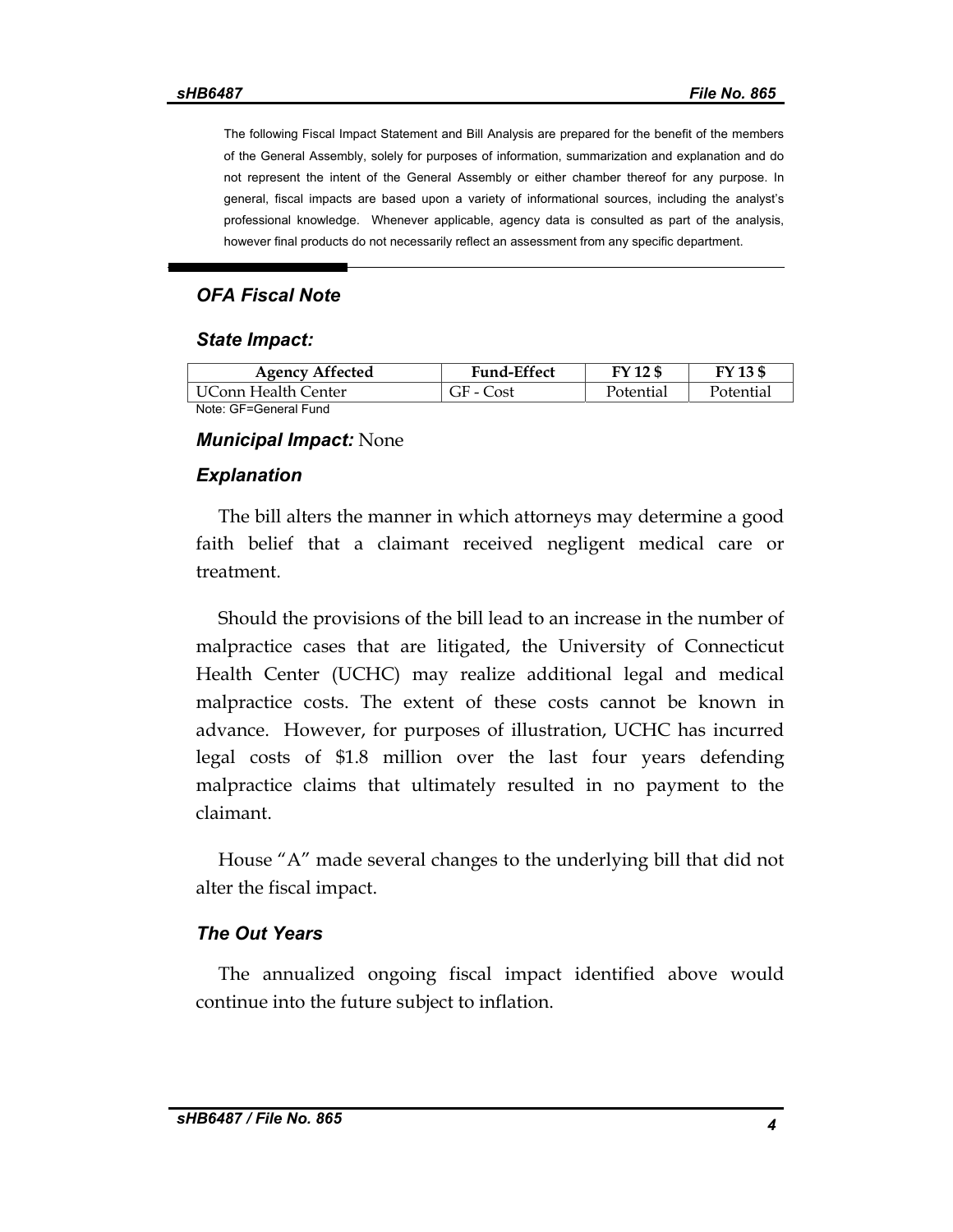# **OLR Bill Analysis sHB 6487 (as amended by House "A")\***

## *AN ACT CONCERNING CERTIFICATES OF MERIT.*

#### **SUMMARY:**

This bill expands the types of health care providers who may provide a prelitigation opinion letter concerning evidence of medical negligence in a medical malpractice lawsuit or apportionment complaint (see BACKGROUND). It eliminates the requirement that the opinion letter include a detailed basis for the formation of the opinion, instead requiring that it state one or more specific breaches of the prevailing professional standard of care.

The bill allows dismissal due to failure to obtain and file the opinion letter only if the claimant does not (1) attach a copy of the opinion letter to the good faith certificate, as is required by law or (2) remedy the failure to obtain and file the letter within 60 days of the court's order to do so.

\*House Amendment " $A$ " adds the terminology "qualified health care provider." It allows dismissal due to failure to obtain and file the opinion letter if the claimant does not attach a copy of it to the good faith certificate. It deletes several provisions, such as those (1) allowing an opinion letter to be submitted by a provider qualified to testify on the standard of care for corporate or business defendants, (2) requiring consideration of the letter to be based on the attached copy, and (3) specifying that the letter cannot limit expert witness testimony or allegations against a defendant. It also specifies that the bill applies to causes of actions pending on, or accruing on or after, the date of the bill's passage.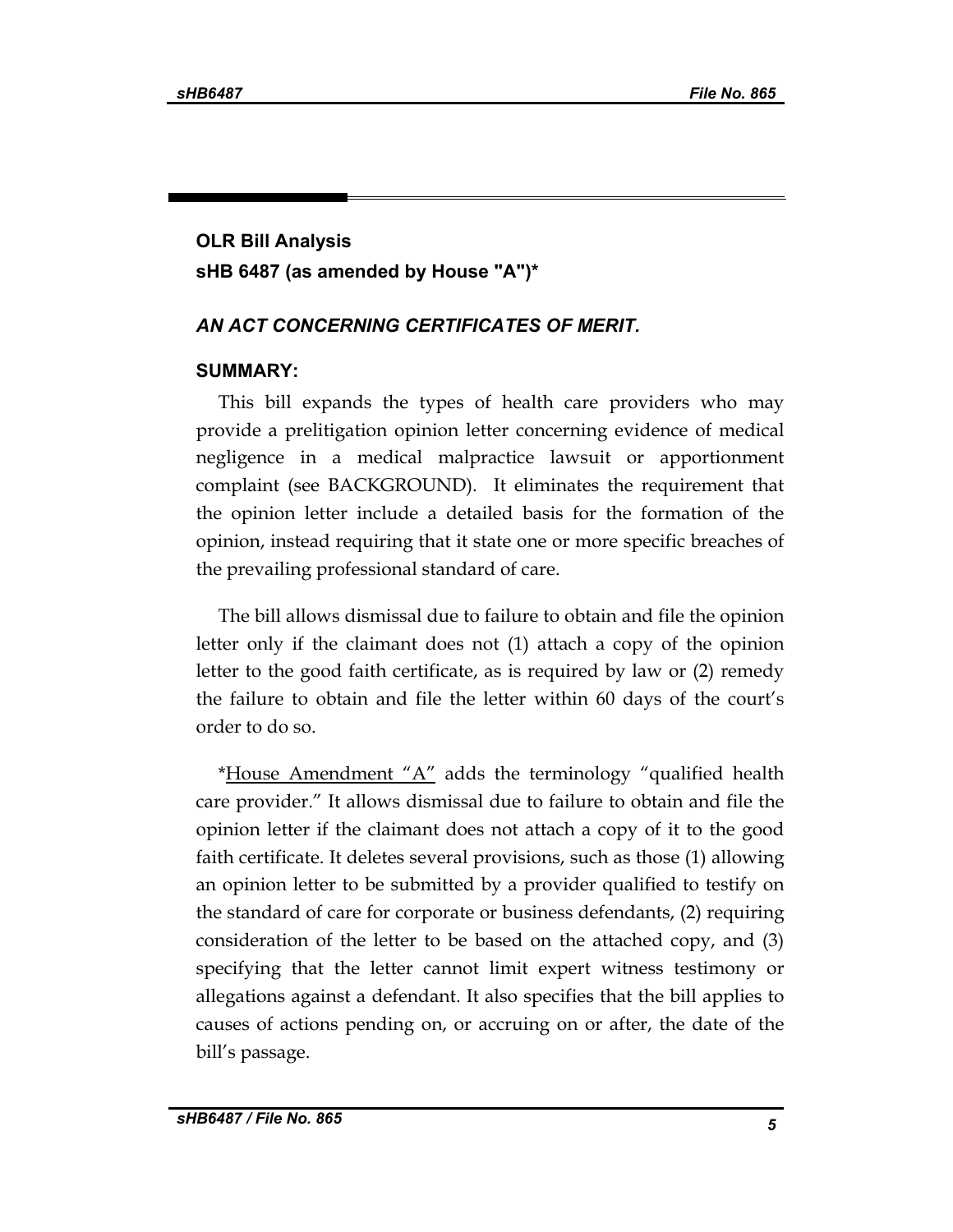EFFECTIVE DATE: Upon passage, and applicable to causes of actions pending on or accruing on or after that date.

## **HEALTH CARE PROVIDERS QUALIFIED TO SUBMIT OPINION LETTER**

By law, an attorney or claimant cannot file a medical malpractice lawsuit or apportionment complaint unless he or she has made a reasonable inquiry under the circumstances to determine that grounds exist for a good faith belief that the claimant received negligent medical care or treatment. The complaint or initial pleading must contain a certificate to this effect ("good faith certificate").

Under current law, to show such good faith, the claimant or attorney must obtain a written, signed opinion from a "similar health care provider" (see BACKGROUND) that there appears to be evidence of medical negligence. The bill also allows an opinion letter from health care providers who are not "similar health care providers" but are otherwise legally qualified to be expert witnesses. By law, this includes a provider who, to the court's satisfaction, has sufficient training, experience, and knowledge due to actively practicing or teaching in a related field within the five years before the incident giving rise to the claim, to be able to provide expert testimony on the prevailing professional standard of care in a given medical field.

The bill classifies all providers who may submit an opinion letter as "qualified health care providers."

#### **BACKGROUND**

#### *Apportionment Complaints*

The requirement for a good faith certificate and opinion letter also applies to apportionment complaints against another health care provider. An apportionment complaint is a defendant's claim in a medical malpractice lawsuit that another health care provider, who the plaintiff did not make a defendant, committed malpractice and partially or totally caused the plaintiff's damages.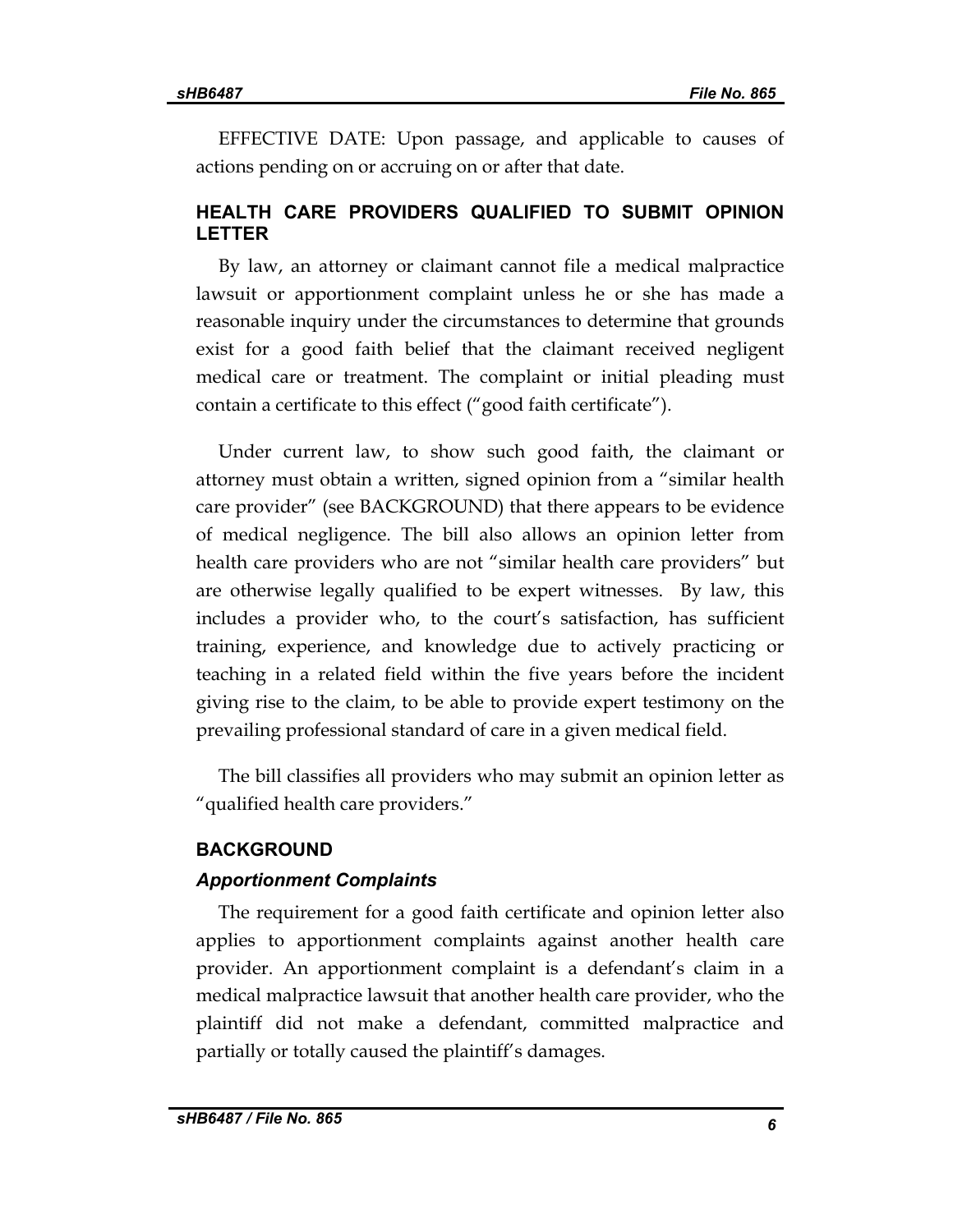## *Similar Health Care Providers*

By law, similar health care providers may be expert witnesses, and may also submit an opinion letter as specified above. Similar health care providers are either of the following:

- 1. if the defendant is a specialist or holds himself or herself out as a specialist, a provider (a) trained and experienced in the same specialty as the defendant and (b) certified by the appropriate American board in that specialty, provided that if the defendant is providing treatment or diagnosis for a condition not within his or her specialty, a specialist trained in that condition is also considered a similar health care provider; or
- 2. if the defendant is not board certified, trained, or experienced as a specialist, or does not hold himself or herself out as a specialist, a provider (a) licensed by the appropriate Connecticut agency or another state requiring the same or greater qualifications and (b) trained and experienced in the same discipline or school of practice as the defendant as a result of active involvement in practice or teaching within the five years before the incident giving rise to the claim.

## *Related Case*

In *Bennett v. New Milford Hospital, Inc.*, 300 Conn. 1 (2011), the defendant filed a motion to dismiss the medical malpractice action because the author of the plaintiff's opinion letter was not a "similar health care provider." The defendant specialized in emergency medicine, but the opinion letter's author described himself as "a practicing and board certified general surgeon with added qualifications in surgical critical care, and engaged in the practice of trauma surgery."

The court ruled that the author of an opinion letter must be a similar health care provider. The court found the statute requiring the opinion letter to be ambiguous when read in isolation. However, when read together with related statutes and legislative history, the court